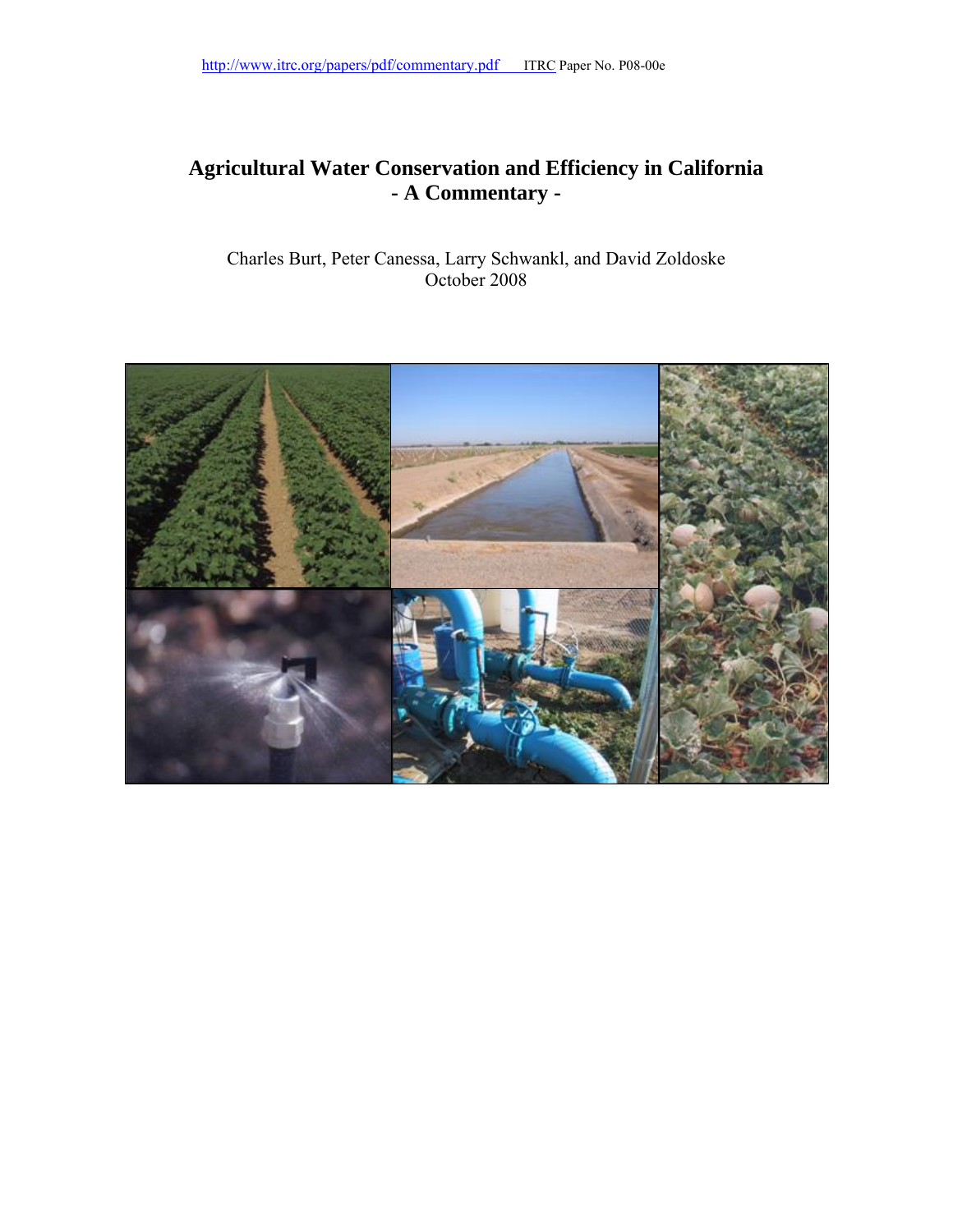#### Agricultural Water Conservation and Efficiency in California - A Commentary -

### **Introduction**

This is a Commentary on some of the key points that are presented in "More with Less: Agricultural Water Conservation and Efficiency in California" by Cooley, Christian-Smith, and Gleick of the Pacific Institute, September 2008 (referred to as the "PacInst Paper" in the remainder of this discussion).

The authors of this Commentary have over 120 years combined of experience in agricultural and landscape irrigation. They have worked world-wide in design and installation of all types of irrigation systems (including automated drip systems from 1975 on), design and implementation of irrigation scheduling programs since 1977; design and implementation of water conservation programs at state, water district, and farm levels; teaching programs regarding water-related energy efficiency in both university and extension environments; and basic and applied research. Summary biographies are attached at the end of this discussion.

## **Executive Summary**

The subject of water in California is complicated. There are numerous inter-connected issues related to energy consumption, public policy, water quality, sustainability, local and regional economics, food supply, in-stream flows, investment, water availability, inter-state compacts, urban growth, climate change, overlapping government agencies/regulations, and so on. For many questions there is a shortage of accurate and timely data that would allow conclusions regarding the current situation, let alone predict the consequences of taking certain actions.

Nevertheless, it is our opinion that certain points in the PacInst Paper directly draw incorrect conclusions, or infer incorrect conclusions based on significant errors in the underlying assumptions. The importance of finding solutions to California's water problems is so great that we would be remiss if we did not express our reservations. The main points from the PacInst Paper that we would like to address are:

• First, many of the "new ideas" in the PacInst Paper appear to be "old ideas". The ideas about "more crop per drop", the importance of good on-farm irrigation efficiency, the need for better appropriate water measurement at various levels, and the minimization of art in water management are all ideas for which there has been extensive discussion, investment, and effort. Much remains to be done. But the ideas are not new as the PacInst Paper infers. As an example, the interested reader is referred at least as far back as "Agricultural Water Conservation in California, with Emphasis on the San Joaquin Valley" authored by David Davenport and Robert Hagen in October, 1982 (UC Davis LAWR Dept. paper 10010).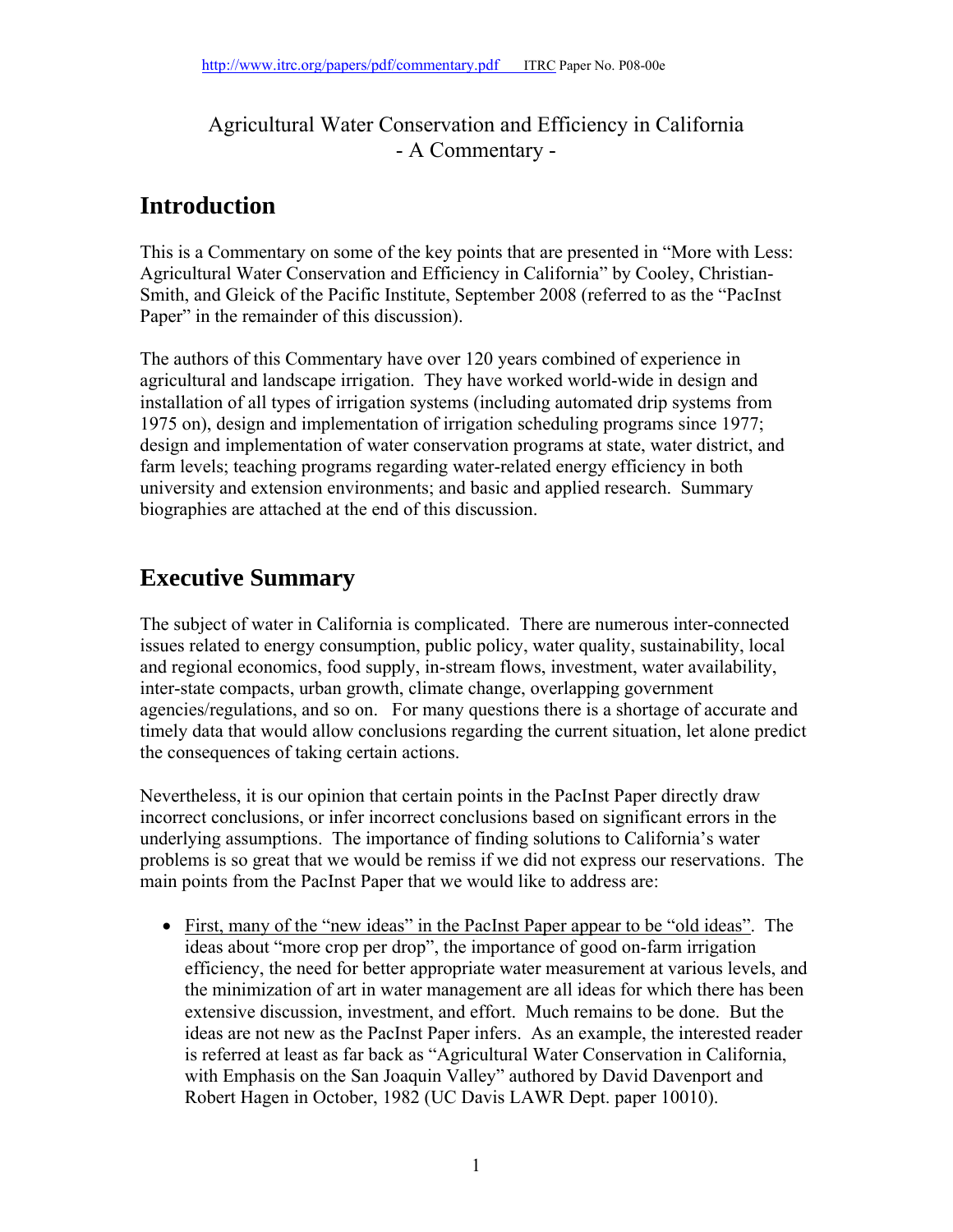• The PacInst Paper defines four major water conservation strategies, implying the availability of major water savings, while downplaying or ignoring the Paper authors' own cautions such as "We note that a more detailed economic assessment is needed to capture the social, economic, and environmental benefits and costs of these improvements" (page 25). Without such an assessment, conclusions drawn by the authors of the Paper are difficult to support.

Davenport and Hagen (1982) also specifically discuss, among many other conservation methods, the four water management strategies used in the PacInst Paper. Davenport and Hagen specifically note the difference between soil surface evaporation (the "E" in "ET") and plant transpiration (the "T" in "ET"), as well as the institutional impediments to some potential solutions.

• Very specifically, the conclusions assume that on-farm water savings through "smart" irrigation scheduling (not including RDI), advanced irrigation management and efficient irrigation technology can be directly translated into equivalent basinwide savings. Such an assumption is incorrect.

A few of the PacInst Paper's claims are overly broad and simplistic, especially:

We pose a reality check looking at the Tulare Lake and San Joaquin areas alone: If so much water is being wasted as implied by the estimates of potential savings in the PacInst Paper, **it would have to be going somewhere**. That somewhere could only be into the ground or out through rivers. But we know that **there is a huge groundwater overdraft** (perhaps 2 million acre-feet/yr) in the San Joaquin Valley, and that the San Joaquin River runs dry near Dos Palos in the summer.

- 1. That there are substantial volumes of water that could be easily conserved by agriculture in the San Joaquin Valley without reducing acreage.
- 2. That this conservation would have no or minimal effect on established economic, cultural and ecological environments.

We note that the PacInst Paper acknowledges the complexity involved in their proposals (again, we see the sentences such as "a more detailed economic assessment is needed to capture the social, economic, and environmental benefits of these improvements"), but it contains no significant discussion regarding these complexities.

We certainly believe that excellent on-farm irrigation design and management are important in numerous ways, including increasing the "crop per drop", optimizing fertilizer usage, minimizing deep percolation losses to localized salt sinks, at times reducing energy consumption, etc. But improving on-farm irrigation efficiency, by itself, will not result in anywhere close to the basin (also known as "transferable", "conservable") savings that are implied in the Paper. Realistic conservation claims are essential for achieving agreement on legitimate solutions to the very real problem we have of excess needs (demands) by all sectors with insufficient developed water.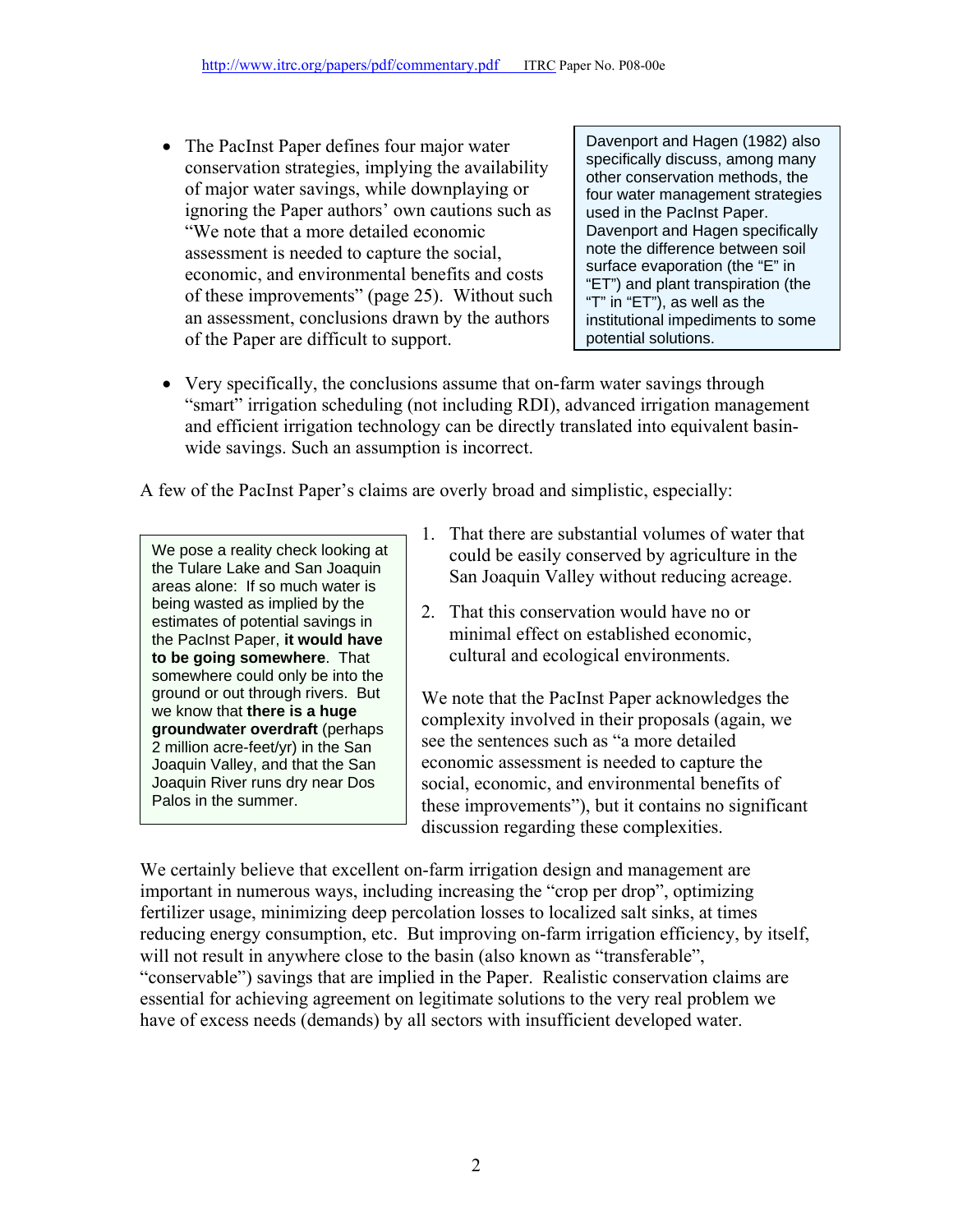**The bottom line is we just do not have enough water to satisfy all demands. And we do not believe that on-farm conservation in the Sacramento and San Joaquin Valleys, as proposed by the authors of the PacInst Paper, is going to solve the problem.** 

To support our concerns, and further point out how often this mistake has been made, we note one of Davenport and Hagen's conclusions in the Executive Summary of their report from over 25 years ago:

*11. It is erroneous to conclude that a particular irrigation system such as sprinkler or drip requires only a fraction of the water applied by systems such as flood or border-strip. (With good design and management, most irrigation systems have a similar potential for efficient water application.) Because of the recoverability and reusability of field runoff and deep percolation, it is even more erroneous to conclude that decreasing runoff and deep percolation will proportionately reduce the state's net water deficit. Therefore, statements suggesting a 10-50% potential savings in agricultural water conservation by improving irrigation application systems are a disservice to the people of California because water policy and action programs based on such statements will substantially underestimate the state's needs for future water supplies.* 

We also advocate better knowledge of flows and volumes of water (surface and subsurface) at all times of the year at many different levels (basin, irrigation district, field) as appropriate. It only makes sense that we have transparency and good knowledge of the precious resource of water so that our water rights laws can be administered properly, and so that water resource planning and development can be conducted with enlightenment.

One might conclude that the PacInst Paper's purpose is to prompt discussions of California's water problems. But we note that the water conservation, institutional, financial, legal, and regulatory issues brought up in the Paper are not new. These topics have been discussed, studied, and researched in detail by groups such as BAYDOC, CALFED, AWMC, USDA ARS and NRCS, USBR Mid-Pacific's water conservation office, DWR's water conservation program since 1985, the UC and CSU systems' research and education programs over the past 40 years, and the private sector (including consultants and manufacturers). Huge investments have been made by irrigation districts and farmers in modernization, especially in the past 15 years.

As an example of the wealth of information available on the topic, we point out an easyto-read update on California's water and reasonable estimates of "conservable" water (California's Water: An LAO Primer. October 2008. California Legislative Analyst's Office. www.lao.ca.gov). Figure 1 below is from that publication. Note that the agricultural water conservation estimate includes savings from Imperial Valley.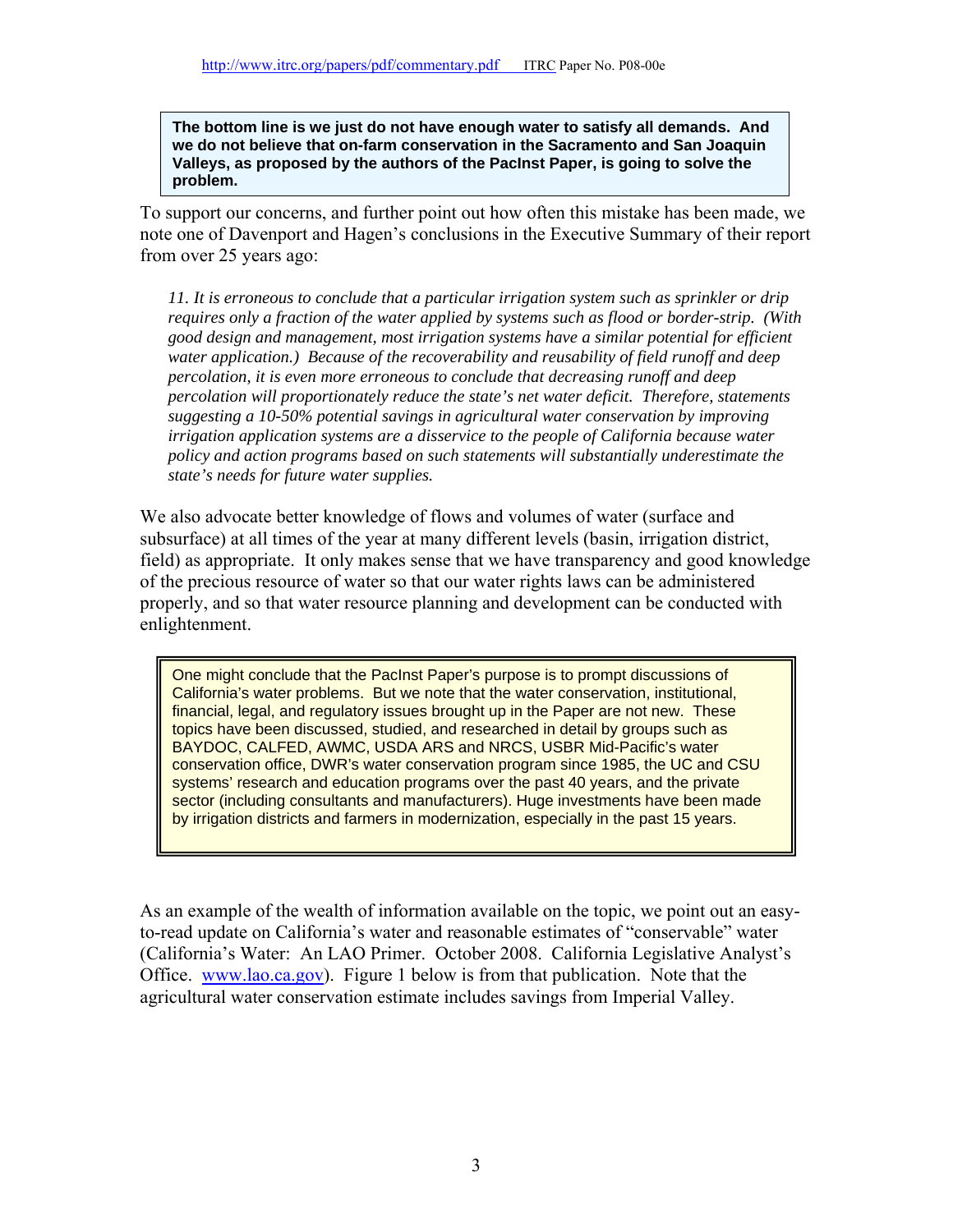

**Figure 1.** Estimate of amounts and costs of conservable water in California. Calif. Legislative Analyst's Office, Oct. 2008.

We recognize that the relationship between on-farm irrigation efficiency and true basinlevel water conservation can be very confusing. Understanding this relationship is at the core of our Commentary. The interested reader is referred to http://www.itrc.org/papers/irrwaterbal.htm which is a discussion of basin-level and farm-level water balances.

The remainder of this Commentary will focus on technical issues associated with the four scenarios presented.

### **Our Analysis of the "Smart Irrigation Scheduling" Scenario**

The PacInst Paper implies that some 3.45 MAF annually could be saved if farmers would only adapt "smart irrigation scheduling". (We are unsure what the qualifier "smart" implies. Irrigation scheduling as a formal practice was first developed in the early 1970's and formally introduced in California by the US Bureau of Reclamation and by commercial companies at about the same time in the early-mid 1970's. It has been and continues to be widely used in one form or another in California.) We interpreted the PacInst Paper's argument as follows: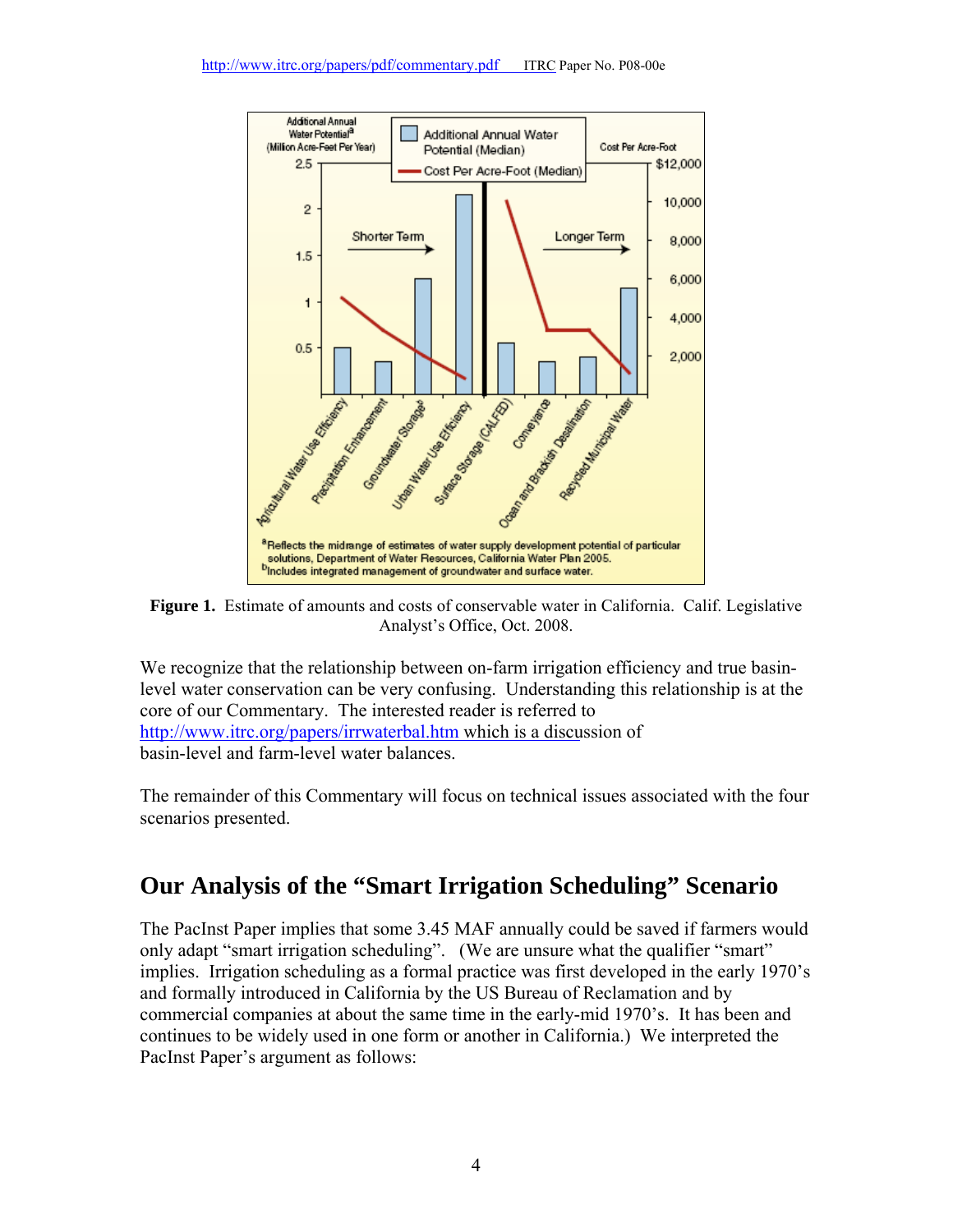- 1. The PacInst Paper uses Table 5 to support the statement at the bottom of page 27 "…California's farms still primarily rely on visual inspection or personal experience to determine when to irrigate." Table 5 is taken from a USDA Census of Agriculture listing the types of methods used by farmers to decide **when** to irrigate.
- 2. The PacInst Paper then proceeds to cite a study of 55 farmers performed in 1996-1997 and used in a 1997 DWR publication as to how use of CIMIS affected yields and water use. This study listed 8% increased yields and 13% reduced water use.
- 3. Finally, the PacInst Paper applies the 13% water use reduction across the entire baseline scenario (Table 3 in the PacInst Paper) to estimate the 3.45 MAF potential savings.

CIMIS refers to the "California Irrigation Management Information System", a program by the California Department of Water Resources that provides a "reference evapotranspiration" value on a daily basis through a system of statewide, standardized weather stations.

We note that irrigation scheduling as an Efficient Water Management Practice is the process of using one or more methods to help determine 1) when to irrigate and 2) how much water to apply at any one irrigation. We would argue that as far as water conservation is concerned, the latter is much more important. As an example, consider a drip irrigation system, generally considered a potentially high-efficiency irrigation method. Drip irrigation is a high-frequency irrigation system and at peak water use periods may be run every day. Thus, deciding when to irrigate with drip is not an issue. However, if a drip system is run twice as long as needed then it still is only 50% efficient. How much to apply during an irrigation is the important information. The PacInst Paper does not speak to methods employed by California farmers to determine how much to irrigate, nor does it mention the widespread practices of under-irrigation with many crops in California.

Table 5 speaks to the percentage of farmers who use different methods of timing irrigations, which seems to imply that somewhere in the range of only 10-20% of farmers use a "smart" kind of irrigation scheduling. However, Eching, Frame, and Snyder have the following to say about the number of farmers influenced by the CIMIS system as of 2002 (http://www.cimis.water.ca.gov/cimis/resourceArticleOthersTechRole.jsp):

*As of April 2002, the number of registered users is 4,700. The number of direct users is much likely higher because some people use others' IDs and passwords to access the CIMIS computer. Since the system is unable to detect when several people use one ID, the number of direct users cannot be determined precisely.* 

*Twenty six percent (1,220 users) of the registered CIMIS users identify themselves as farmers. While this represents the potential number of farmers who access data directly, other farmers receive services from agricultural consultants who make up 10 percent of the registered users. In addition to these consultants, a list of 50 consultants who offer irrigation scheduling services is available on the CIMIS website. In a recent survey of 10 consultants to find out the extent that they used CIMIS in their services, it was found that they used CIMIS data to provide services to 411 customers. By extrapolation, the number of farmers receiving CIMIS related irrigation advisory service is estimated to be over 15,000. Farmers fall into a*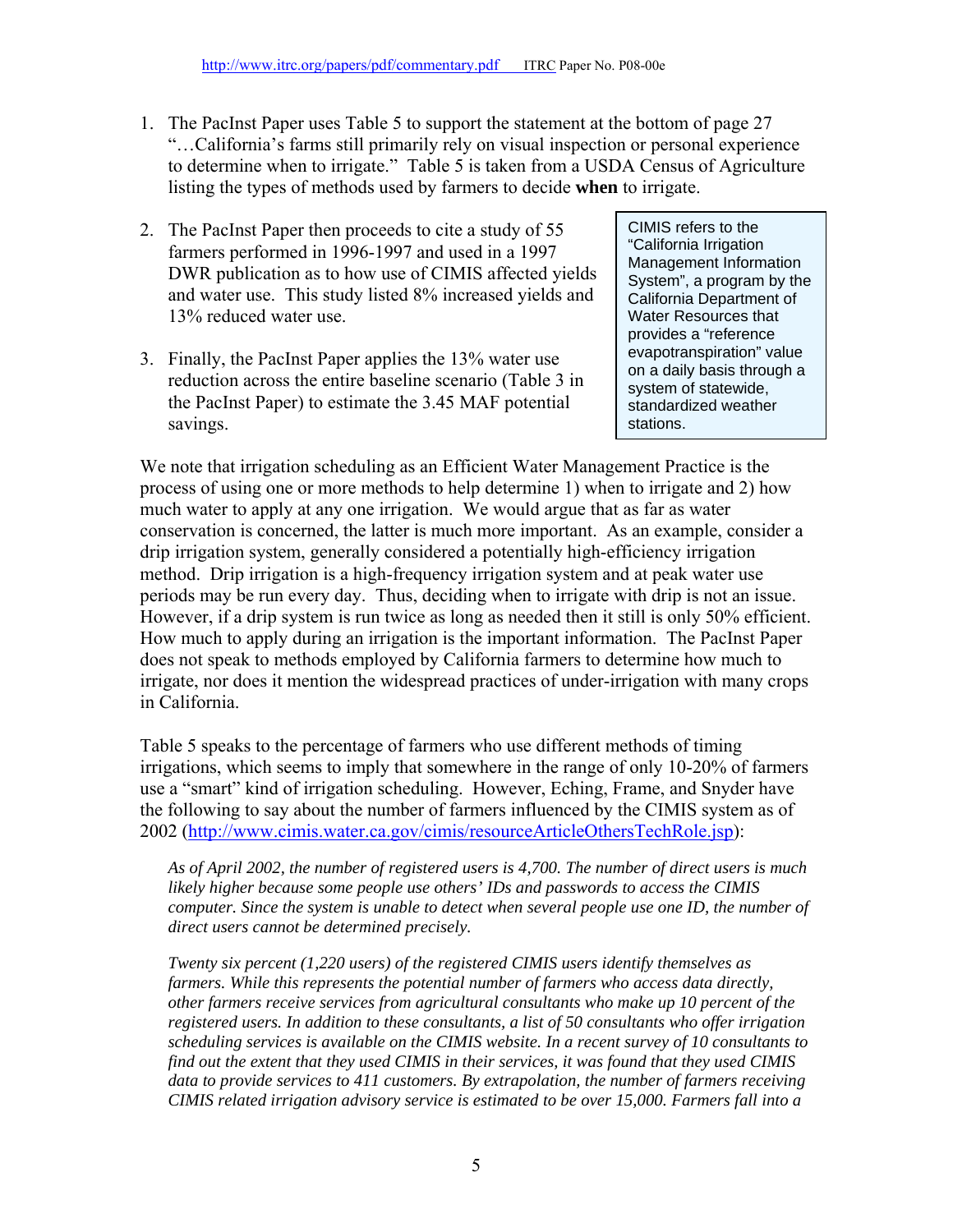*broad category that includes a range of operations from large agricultural operations and corporate farms to specialty farmers who grow small, intensive truck crops.* 

The 2003 USDA report used by the PacInst Paper indicates there are about 46,000 farms in California (see Table 1). Thus, DWR seems to imply that more in the range of 33% of all farmers are using some sort of irrigation scheduling that utilizes CIMIS (which is only one form of scientific irrigation scheduling).

However, more importantly, the PacInst Paper does not speak to how much acreage is influenced by irrigation scheduling. The 2003 USDA report used by the PacInst Paper (see Table 1) also indicates that 8% of irrigated farms in California are 500 acres or larger and irrigate 67% of irrigated acreage. Further, 17% of irrigated farms are 200 acres or larger and irrigate 82% of irrigated acreage. Thus, whether you accept Table 3's implication of 10-20% or DWR's estimate in the range of 33%, the important question (not answered) is: "How much acreage is controlled by 'Smart Irrigation Scheduling?'" The PacInst Paper either does not recognize this facet or chose not to bring it up.

The PacInst Paper then cites a 1996 study of 55 farmers, representing over 130,000 acres that were already under the influence of irrigation scheduling (using DWR's CIMIS at that time). We point out that this study was done some twelve years ago and that agriculture has continually improved water management practices since then. While we will not argue against the study's finding of 13% average water savings in 1996 (not having access to the study methodology), we wonder if that same level of savings would still be found today, just by adapting irrigation scheduling.

Given all the improvements in irrigation management that have taken place since 1996, including shifts to more uniform irrigation system types, improvements in irrigation event management, installation of tailwater return systems for flood irrigation systems, and recent shortages of water, just to name four, it is unlikely that we can we still expect to save another 13% through irrigation scheduling alone.

Our conclusion is that the PacInst Paper's estimate for potential savings is achieved by:

- a) assuming that the bulk of California farmers do not now use irrigation scheduling even though DWR in 2002 was implying that about 33% were using CIMIS,
- b) ignoring the question of how much acreage is controlled
- c) ignoring the possibility that many farmers have learned from previous use of CIMIS and now apply those concepts to their irrigation scheduling
- d) ignoring the existence of other methods of irrigation scheduling
- e) using a study done twelve years ago of 55 farmers that controlled over 130,000 acres at that time.
- f) applying the 13% savings across their entire "Base Scenario" without any baseline reference, and ignoring current widespread under-irrigation in many areas and with many crops.

However, regardless of the points above, the most important aspect of the PacInst Paper's argument is that the savings noted in the 1996 study are for **on-farm** water savings. The fatal flaw of the PacInst Paper is that it ignores the whole concept of **basin-wide** efficiencies even though it implicitly agrees with the argument that basin-wide efficiency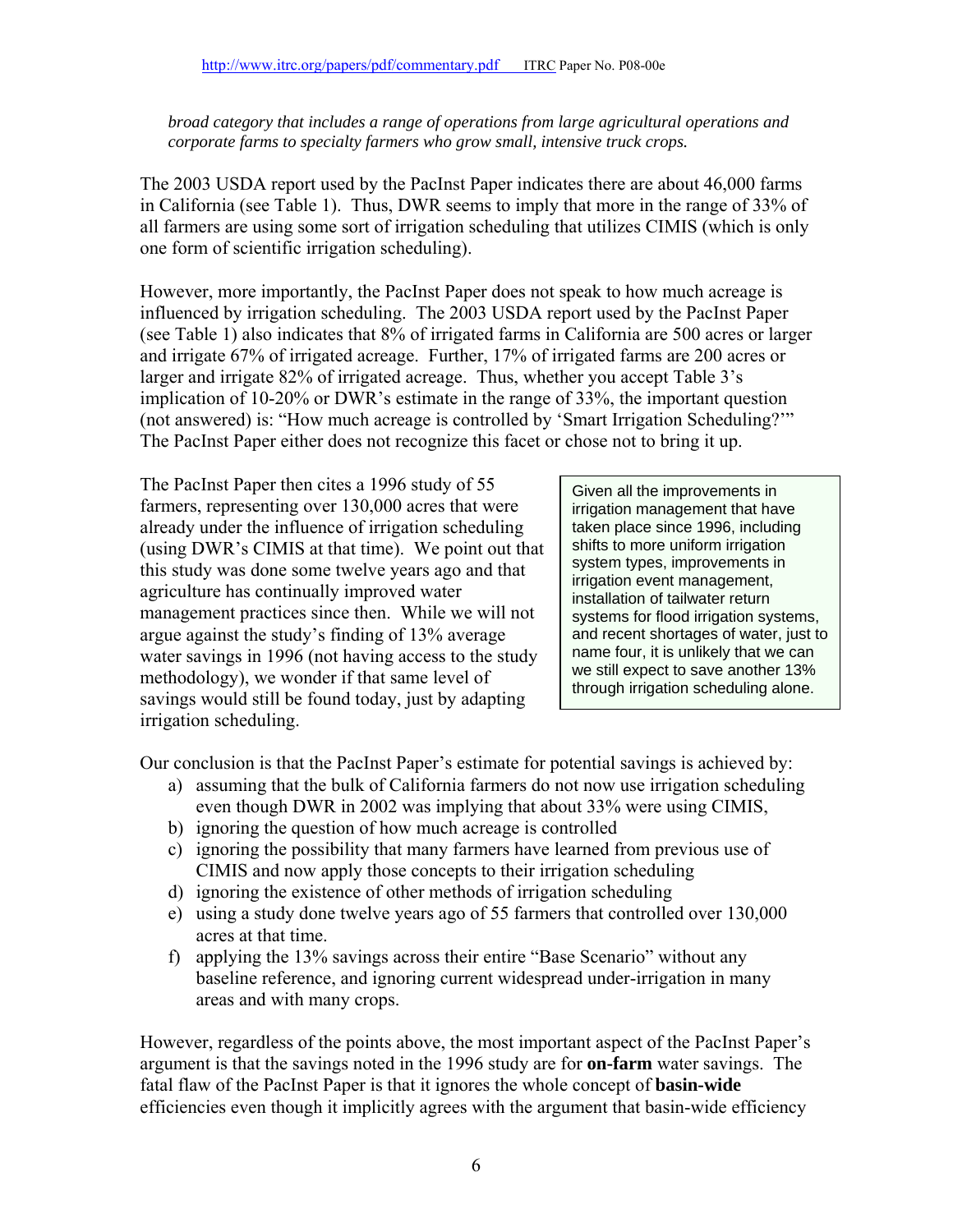can be quite high relative to on-farm efficiency due to re-use of surface and sub-surface runoff (see pages 14-16). You simply cannot apply an estimate of on-farm water savings to an entire basin to estimate net transferable water conservation.

The PacInst Paper does not elaborate on the implication of basin-wide versus onfarm efficiency as regards net transferable water, but prefers to concentrate on the effects of excessive withdrawals on salinity and water quality. We agree that an assessment focusing entirely on basin-wide irrigation efficiency does ignore the detrimental effects on water quality and environment that can occur due to the timing and volume of withdrawals. We do not argue against improved on-farm water management, but the costs and benefits must be realistically understood.

| <b>Table 1.</b> Number of Irrigated Farms by Size of Farms – truncated (From USDA Census of Ag |
|------------------------------------------------------------------------------------------------|
| Farm and Irrigation System Survey 1998 and 2003)                                               |

|                   |                        | U.S. Total -<br>2003 | $U. S. Total -$<br>1998 | California<br>2003 | California<br>1998 |
|-------------------|------------------------|----------------------|-------------------------|--------------------|--------------------|
|                   | <b>Farms</b>           | 220,163              | 223,932                 | 46,841             | 40,121             |
| <b>Total</b>      | Land in farms (acres)  | 196,515,390          | 194,529,190             | 15,714,032         | 12,351,793         |
|                   | <b>Acres irrigated</b> | 52,583,431           | 54,249,965              | 8,471,936          | 8,139,834          |
|                   | <b>Farms</b>           | 116,256              | 111.492                 | 29.663             | 25,157             |
| $1-49$ Ac         | Land in farms (acres)  | 12,235,580           | 12,606,952              | 1,271,804          | 393,080            |
|                   | <b>Acres irrigated</b> | 1,658,408            | 1,668,968               | 444,360            | 334,958            |
|                   | <b>Farms</b>           | 22,288               | 21.554                  | 5,048              | 3,208              |
| 50-99 Ac          | Land in farms (acres)  | 11,817,481           | 13,014,584              | 1,164,764          | 221,584            |
|                   | <b>Acres irrigated</b> | 1,551,154            | 1,509,026               | 343,640            | 193,795            |
|                   | <b>Farms</b>           | 24,657               | 28,584                  | 4,117              | 3,466              |
| 100-199 Ac        | Land in farms (acres)  | 28,650,930           | 21,894,227              | 1,989,340          | 511,026            |
|                   | <b>Acres irrigated</b> | 3.454.895            | 3,938,695               | 568.017            | 458,786            |
|                   | <b>Farms</b>           | 28,032               | 31,110                  | 4,200              | 3,176              |
| 200-499 Ac        | Land in farms (acres)  | 45,758,559           | 45,011,307              | 2,356,394          | 1,068,206          |
|                   | <b>Acres irrigated</b> | 8,922,430            | 9,907,309               | 1,391,042          | 770,622            |
|                   | <b>Farms</b>           | 16,771               | 18,611                  | 2,107              | 1.908              |
| 500-999 Ac        | Land in farms (acres)  | 37,994,582           | 37,249,552              | 2,265,955          | 1,336,841          |
|                   | <b>Acres irrigated</b> | 11,827,596           | 12,899,705              | 1,519,642          | 1,176,646          |
|                   | <b>Farms</b>           | 8.446                | (NA)                    | 1,082              | 1,966              |
| 1,100-1,999<br>Aс | Land in farms (acres)  | 28.038.465           | (NA)                    | 1,948,794          | 2,528,019          |
|                   | <b>Acres irrigated</b> | 11,402,171           | (NA)                    | 1,520,550          | 2,171,217          |
|                   | <b>Farms</b>           | 3,713                | (NA)                    | 624                | 1,240              |
| $2,000+$ Ac       | Land in farms (acres)  | 32,019,793           | (NA)                    | 4,716,981          | 6,293,037          |
|                   | <b>Acres irrigated</b> | 13,766,777           | (NA)                    | 2,684,685          | 3,033,810          |

### **Our Analysis of the "Modest Crop Shifting" Scenario**

The Modest Crop Shifting Scenario of the PacInst Paper suggests "shifting 25% of the irrigated field crop acreage to irrigated vegetable crop acreage." This assumes that slightly over 1,000,000 acres of Central Valley field crops could be converted to vegetables with a potential water savings of 1.225 MAF. The report's rationale for doing this is to save water since, in general, vegetable crops might use less water than do field crops. At the same time, the report hypothesizes that net revenues would increase due to the crop shifting.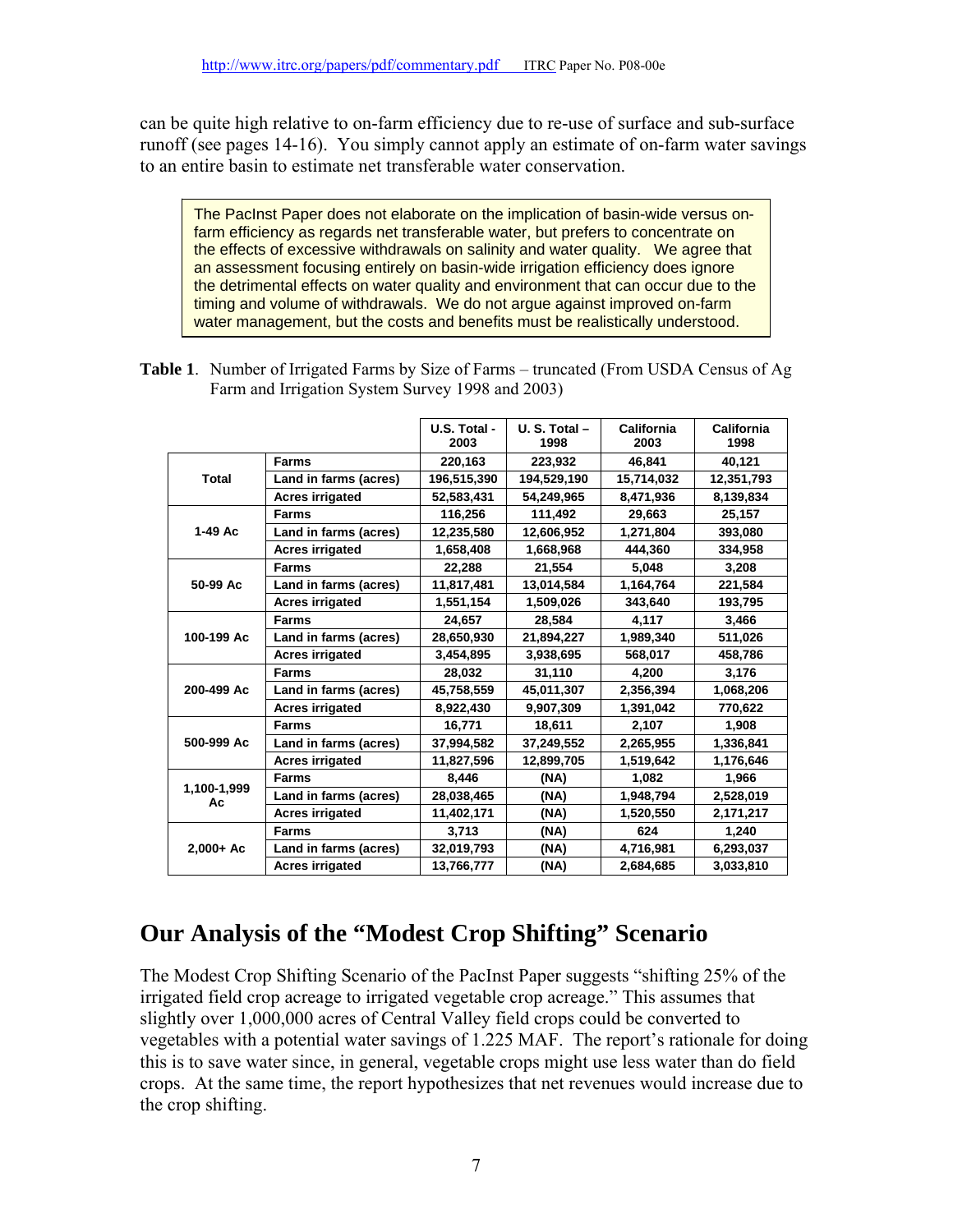We note that the last paragraph in the PacInst Paper analysis identifies various confounding factors such as "market value, local weather, crop subsidy programs, need to rotate crops, seniority of water rights…potential for stranded infrastructure". It concludes with the sentence, "Future assessments should evaluate how shifting crop types affects the **net** production value" (our emphasis). Let's be clear: "net production value" is the profit to the farmer. The PacInst Paper implies that up to 1.225 MAF can be saved but neglects to examine the impact on profit to a farmer.

We certainly would applaud a shift to lower water use, higher value crops with more profit if it would be as good as the PacInst Paper indicates. Certainly, it has already occurred to a certain degree. However, the PacInst Paper analysis does not consider, or at least does not explicitly discuss, a number of factors:

1. At best estimate, there are currently slightly over 1.3 million acres of vegetables grown in California (USDA NASS, 2006), if processing tomatoes are included in the vegetable crop acreage. The vegetable market is stable with no significant vegetable shortages at the current acreage level. The PacInst Paper recommends

that the vegetable acreage in California be nearly doubled, increasing the vegetable acreage to over 2.4 million acres. There is no economic analysis done as part of the PacInst Paper to determine if doubling the California vegetable crop acreage is feasible, what the impact on prices would be, or where the market would come from for double the current California vegetable production.

If the vegetable market were as lucrative as the PacInst Paper claims, existing produce growers should have already expanded their acreage.

2. Vegetable production is often constrained by its growing condition (climate, soil, salinity, etc.). Using the PacInst Paper's own figures, currently nearly half of the vegetables grown in the Central Valley are processing tomatoes, reflecting their ability to grow under a variety of conditions. Expansion of processing tomato acreage in the Central Valley is highly unlikely, as recent history has shown little growth in the processing tomato acreage. Contracts between tomato growers and processors have stabilized the acreage, matching production to demand. Without expansion of processing tomato acreage, assuming that there could be very significant expansion (hundreds of thousands of acres) of cool season vegetables in the Central Valley is simply not justified. The PacInst Paper cites no study or information which indicates that such expansion is feasible.

We note also that vegetable growing is a high-risk endeavor and might likely result in more impacts to water quality as growers err on the high side of both fertilizer and pesticide applications. Also, due to this high risk, most vegetable growers are in the market continually with the larger companies leasing ground in different areas throughout the state so as to be able to harvest at different times of the year. Thus you might well expect double cropping (as in the Salinas and Santa Maria Valleys, where some fields are even triple-cropped) where feasible in order to mitigate risk of market fluctuations. Thus, some of the water savings calculated by the PacInst Paper just would not occur.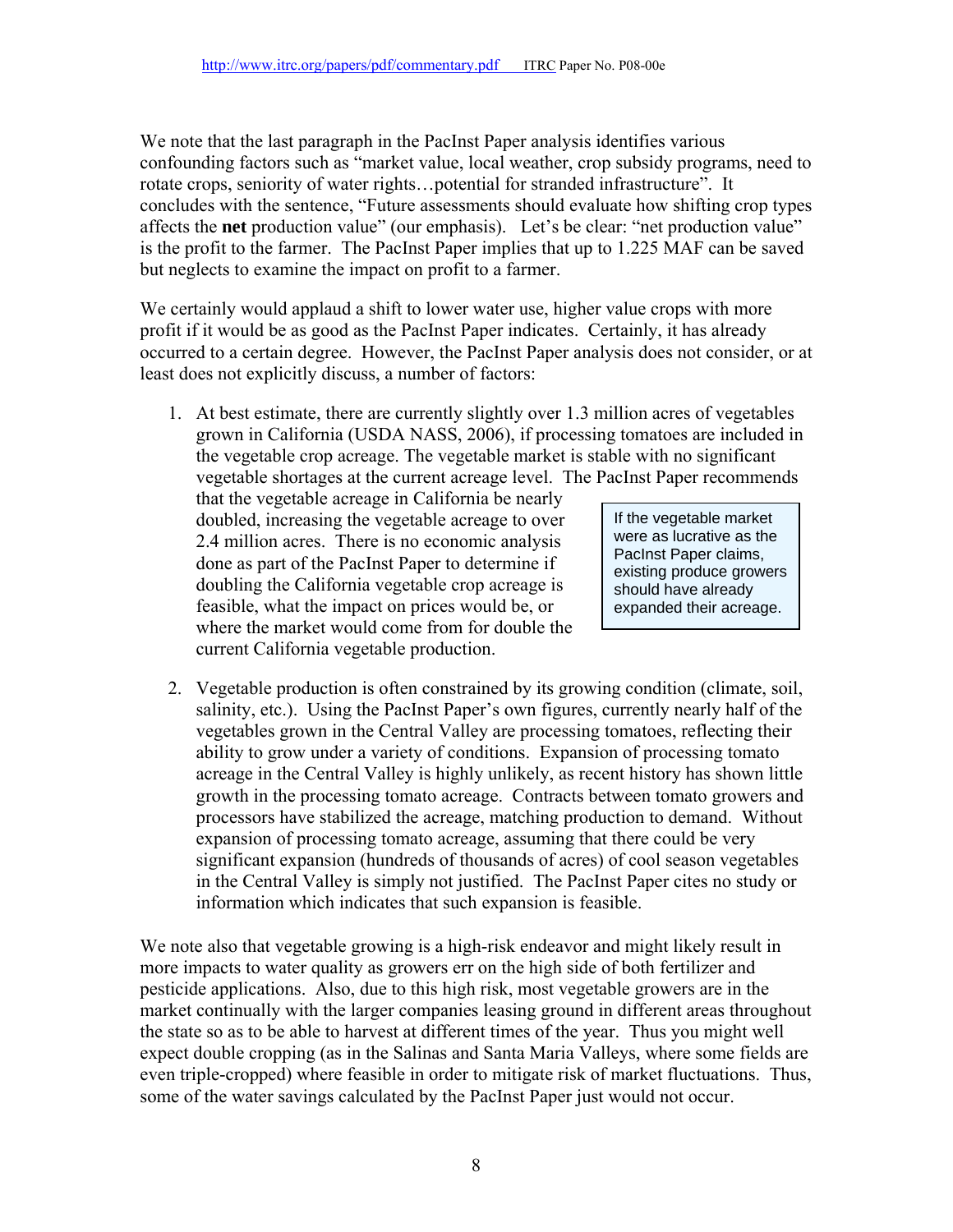### **Our Analysis of the "Advanced Irrigation Management" Scenario**

The PacInst Paper predicts 1.2M ac-ft of water savings if growers would adopt advanced irrigation management techniques. These techniques, often referred to as Regulated Deficit Irrigation (RDI), entail intentionally under-irrigating the crop during growth periods when minimal yield impacts will occur. The Scenario assumes a 20% savings for almonds, pistachio, and citrus and a 39% savings for vines. The 20% water savings using RDI for almonds and pistachio is generally accepted when compared to full irrigation. However, when one examines actual applied water on almonds and pistachios and compares it to the irrigation water needed, it is very common to find that extensive underirrigation already occurs. Granted, the timing of that under-irrigation could be improved to maximize physiological benefits. But the existing under-irrigation definitely reduces the potential savings to well below 20%.

The 20% water savings on citrus is not widely accepted since RDI strategies have been studied successfully on only limited varieties of citrus. The 124,000 ac-ft of citrus water savings projected under the scenario is therefore not based on established research.

The Scenario assumes a 39% RDI water savings for the vines in the Valley. This savings, totaling over 600,000 ac-ft, is based on generally accepted winegrape RDI research. We do not know the exact magnitude of RDI practices by winegrape growers in the Central Valley, but we know that it is common. What has already been reduced cannot be double counted.

The vine acreage in the Valley is not all winegrapes, however. USDA-NASS (2006-07) data on grape acreage by California County indicates that only about 250,000 acres are winegrapes. The other grape acreage in the Central Valley has raisins and table grapes. It is not appropriate to use RDI information developed for winegrapes on raisins and table grapes. The 39% potential water savings on the actual 250,000 acres of winegrapes in the Valley would be 225,000 ac-ft (not accounting for existing RDI), not the over 620,000 ac-ft estimated under the PacInst Paper scenario.

But things are not so simple. Regulated deficit irrigation of crops requires very precise control over water applications. Microirrigation systems should in theory allow irrigation with this precision, but surface irrigation and most sprinkler irrigation systems are not capable of such precision. Thus, when the PacInst Paper projects the RDI water savings under this scenario, they are assuming that every almond, pistachio, citrus, and grape grower has a microirrigation system. Since this is currently far from the case, the scenario is assuming that not only will thousands of growers adopt RDI strategies, but they will also all switch to microirrigation, an expensive conversion process.

In summary, the Advanced Irrigation Management Scenario assumes a 1.2 MAF of water saving based on adoption of RDI strategies for almonds, pistachios, citrus, and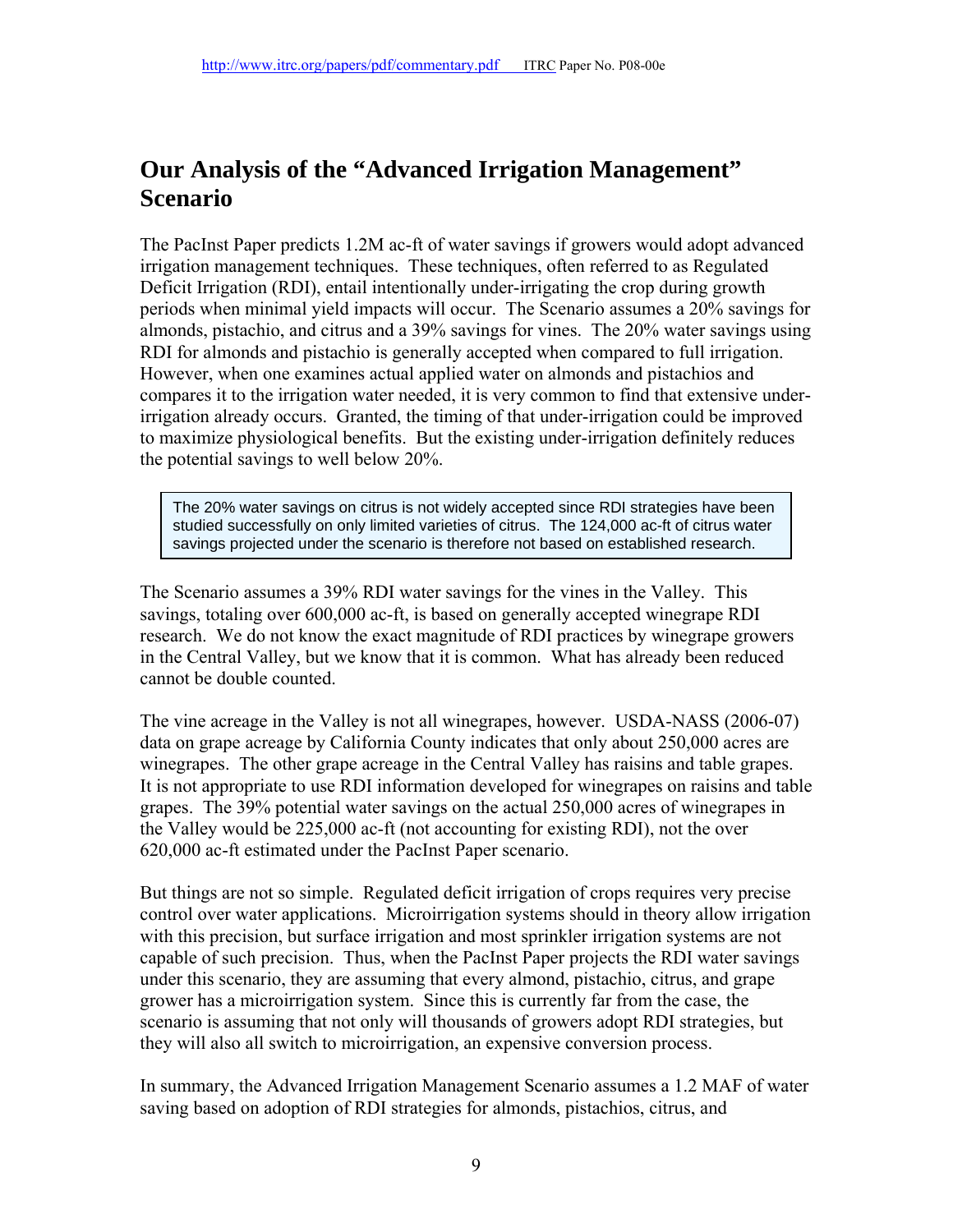winegrapes. Nearly 400,000 ac-ft of that water savings is inappropriate due to an error in

applying RDI savings for winegrapes to raisins and table grapes. The accuracy of the 125,000 ac-ft of savings under citrus RDI is questionable due to limited RDI citrus research. The scenario assumes that every almond, pistachio, citrus, and winegrape grower will invest in a microirrigation system – a very expensive undertaking. Finally, the scenario assumes that full irrigation exists on the applicable acreage, which is not the case.

We do note that RDI reduces evapotranspiration, which does indeed result in truly conservable water. However, it does bring up questions of long-term salinity buildup because leaching of salts is eliminated or reduced. Eventually, that accumulated salinity in the soil must be washed out with extra water.

# **Our Analysis of the "Efficient Irrigation Technology" Scenario**

Under this scenario, the PacInst Paper assumes that approximately 50% of the field crop acreage in the Valley will convert from flood irrigation to sprinkler irrigation. In addition, they assume about 30% of the vegetable crop acreage will be converted to drip irrigation. These conversions are projected to save 0.6 MAF of water. However, since no water savings calculations are provided with the Paper, it is impossible to determine which portion of the 0.6 MAF projected savings could be attributed to conversions.

The flood to sprinkler conversion on field crops would need to occur on alfalfa, pasture, cotton, or corn. Cotton acreage is now less than 300,000 acres (not the 886,000 acres used in the report), and sugar beet acreage in the Valley will disappear soon. Safflower is most often minimally irrigated and rice is not a candidate for sprinkler irrigation. Corn is problematic to sprinkler irrigate due to its height, which would require that center pivot or linear move systems be installed. While alfalfa and corn prices have been strong lately, the cost of conversion from flood to sprinkler irrigation is considerable and may not be justified by field crop growing economics.

While the assumption of conversion of vegetable crop acreage from flood to drip irrigation is potentially realistic, it is unclear upon what basis the PacInst

Additionally, on-farm water applications do not necessarily result in basin-level water conservation.

Paper assumed a conversion of 50% of the Valley's field crop acreage from flood irrigation to sprinkler irrigation. There is no economic or agronomic basis for the field crop irrigation system conversion.

## **A Short Note on Energy Use for Irrigation**

The PacInst Paper discusses the concept of "embedded energy" as it pertains to applied water. This is the concept that the energy needed to apply water to a field must necessarily include the energy needed to deliver the water to the field, as well as distribute it over the field. We understand and agree with the concept.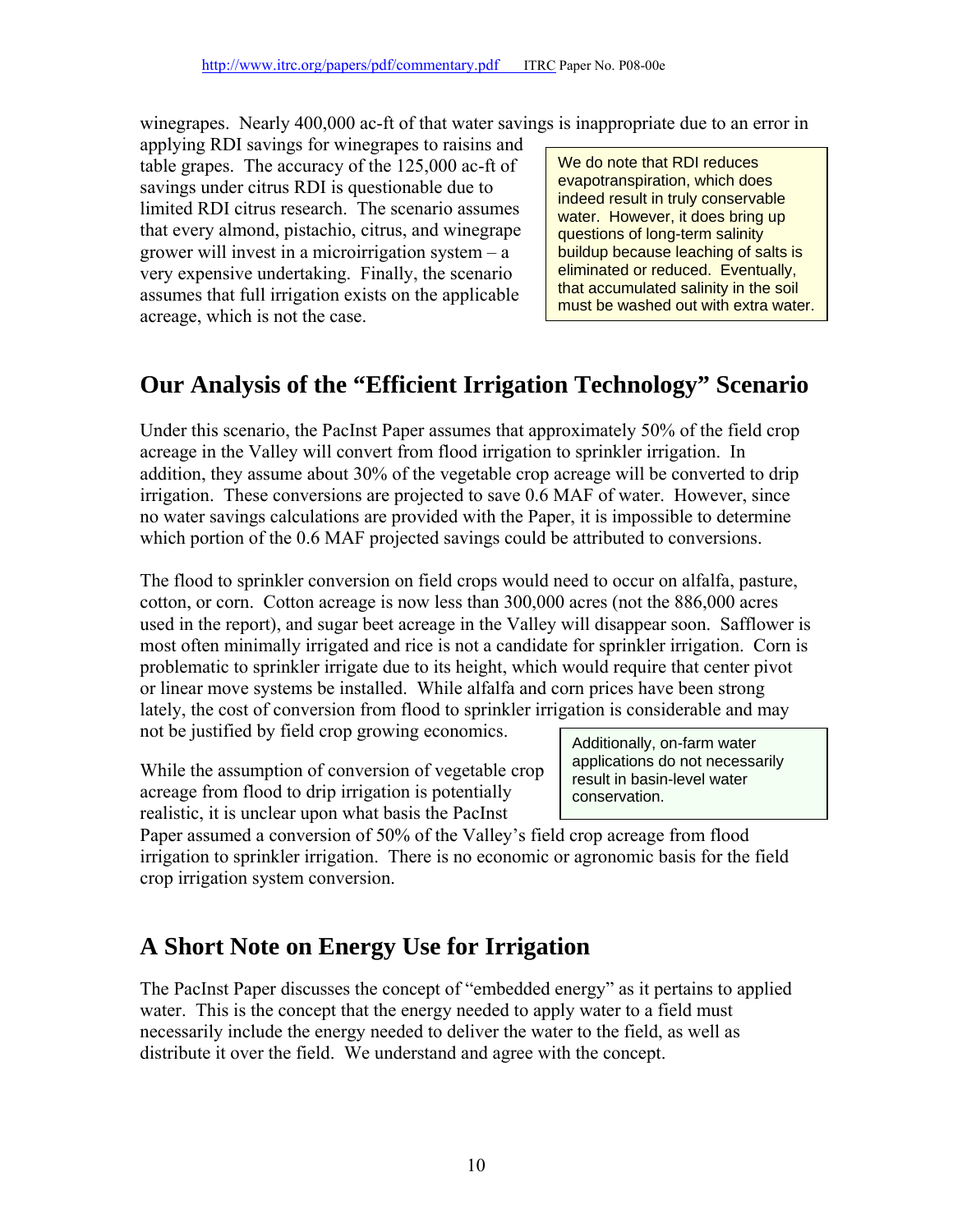However, their example used a flood-irrigated field in the Coalinga area being converted to drip irrigation. They note 718 kiloWatt-hours needed to deliver and apply an acre-foot of water with the flood system (718 kWh/AF) and 918 kWh/AF for the drip system (which accounts for the additional pressure required to run a drip system). Their example further assumes a 25 acre-foot reduction in applied water from a base of 100 acre-feet applied with the flood system. Thus, their analysis concludes that both water and energy are "saved" by converting to drip irrigation, because:

> Energy required for the flood system = 718 kWh/AF  $\times$  100 AF = 71,800 kWh Energy required for the drip system = 918 kWh/AF  $\times$  75 AF = 68,850 kWh

However, assume that the on-farm efficiency of the flood system is 70% (which is actually considered somewhat low in this era of improved water management). Further assume that the drip irrigation system is 90% efficient. This implies only a 22.2 AF reduction in applied water. Now,

> Energy required for the flood system = 718 kWh/AF  $\times$  100 AF = 71,800 kWh Energy required for the drip system = 918 kWh/AF  $\times$  77.8 AF = 71,420 kWh

In this analysis, energy usage is basically the same. One could use various numbers and assumptions with this specific example to prove a point. It is noted that the PacInst Paper example used the Coalinga area fed by a branch of the California Aqueduct, which included a very high "embedded energy" of 718 kWh/AF to deliver the water to the field. The numbers are different in areas that receive non-pumped irrigation district water.

A detailed study for the California Energy Commission (California Agricultural Water Electrical Energy Requirements – Final Report; ITRC Report No. R-03-006, www.itrc.org/reports.htm) predicts that a doubling of drip irrigated acreage in California will result in an increase in about 2 million MWh/yr of electrical consumption when one considers multiple factors in all of the different agricultural regions in California.

This should also identify to the reader the importance of avoiding what are known as "re-directed impacts". There are many resource management problems in California, including air quality, water quality, water conservation, energy conservation, and an aging electric grid. Policy makers must strive to avoid developing and implementing solutions that solve a problem "here" only to create more of a problem "there".

We make these points not to argue against drip irrigation as an excellent water management tool or the concept of embedded energy. We do so to point out again that one cannot make sweeping statements about water and energy conservation without discussing the confounding details.

# **Conclusion**

We recognize there is insufficient water to meet all of the demands in California as they presently exist. We recognize and promote the importance of improved on-farm irrigation management for a variety of reasons that we presented earlier in this document.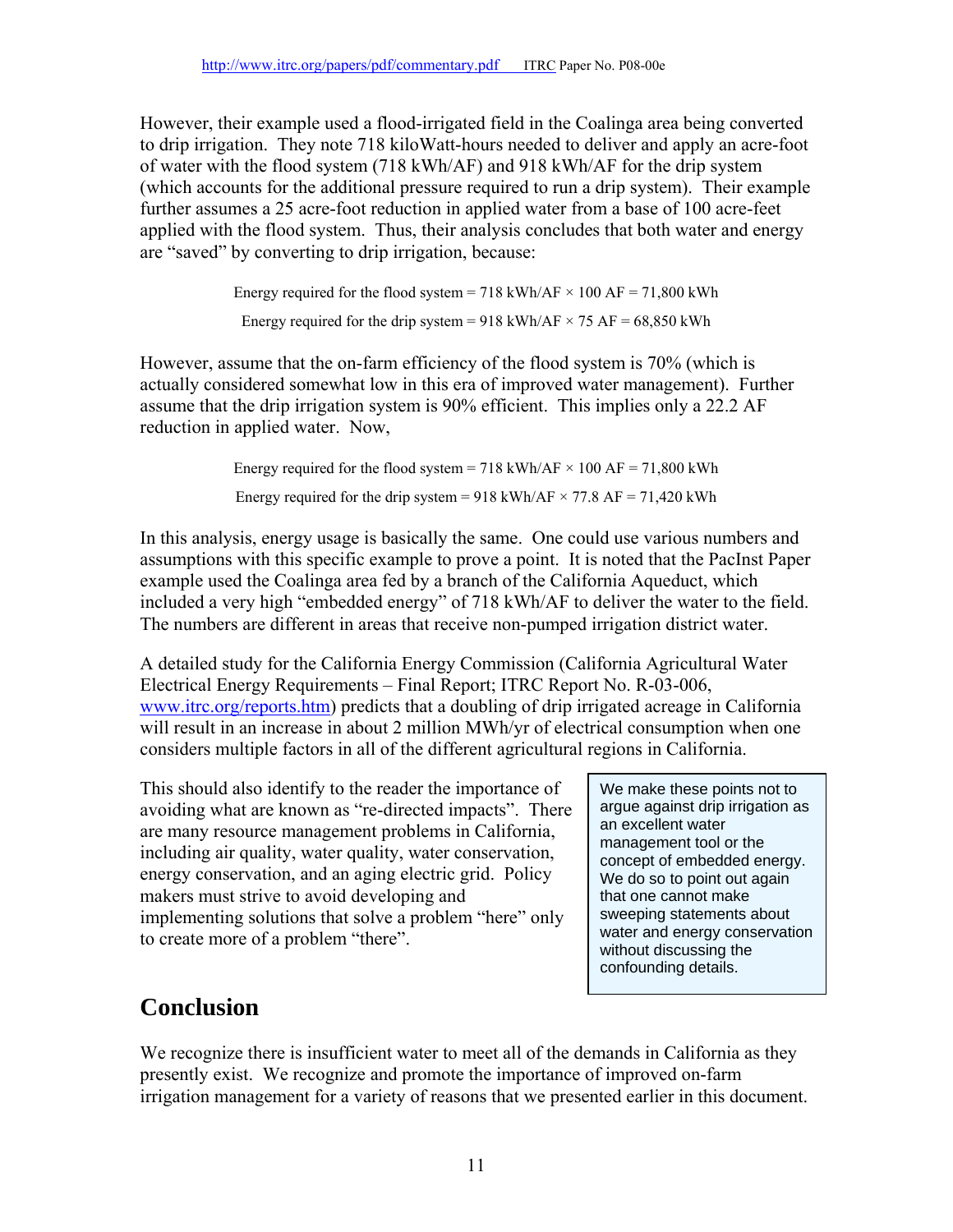We recognize and promote the modernization of irrigation districts and improved flow control and measurement. We strongly promote an accelerated shift "from art to science" in all phases of irrigation.

Difficult policy and legal decisions must be and will be made that will impact the environment, lifestyles, and economics of the multiple water stake holders. We encourage the use of technically correct information to shape future decisions.

### **Information about the Authors**

#### **Charles M. Burt, Ph.D., P.E., C.I.D., D.WRE.**

Charles Burt has a BS (honors) in Soil Science from Cal Poly (SLO), an MS in Irrigation and Drainage Engineering, and a Ph.D. in Engineering from Utah State University. He is a registered professional Civil Engineer and Agricultural Engineer in California with extensive on-farm and irrigation district experience throughout the western US and in 26 foreign countries. He is a Professor of irrigation in the BioResource and Agricultural Engr. Dept. at Cal Poly, San Luis Obispo; and is the founder and Chairman of Cal Poly's Irrigation Training and Research Center (ITRC). Dr. Burt has received numerous honors, has published widely, and is an internationally recognized expert in drip irrigation, irrigation district modernization, water and power efficiency, and water balances. cburt@calpoly.edu; (805)756-2379

#### **Peter Canessa, P.E.**

Peter Canessa holds an MS degree in Irrigation and Drainage Engineering and is a registered Agricultural Engineer in California. He has taught Agricultural Water Management at both Cal Poly, San Luis Obispo and CSU Fresno. He was an engineer at the 40,000 acre+ Superior Farming Co. in the late 1970's when that group was pioneering large-scale drip irrigation and computerized irrigation scheduling in the San Joaquin Valley. As a consultant he has developed numerous irrigation scheduling computer programs, worked with several irrigation districts and farming groups in both California and Australia to develop water conservation programs, and developed irrigation system design software for RainBird International, Netafim USA, and Eurodrip International (all major manufacturers of irrigation equipment). He was a consultant to the San Diego Water Authority in support of the historic San Diego-Imperial Irrigation District water transfer and was senior author of a major manual of best management practices for water quality protection for the State of Washington. Since 2001 he has been Program Manager for Pumping Energy Efficiency Programs at the Center for Irrigation Technology on the campus of CSU, Fresno. He has 32 years of professional experience in irrigation. pcanessa@csufresno.edu; (559) 278-8449

#### **Lawrence J. Schwankl, Ph.D., P.E.**

Larry Schwankl is an Irrigation Specialist with the University of California Cooperative Extension and a faculty member of the Department of Land, Air, and Water Resources at UC Davis. He received a BS degree with high honors in civil engineering from Iowa State University, and MS and PhD degrees in civil engineering from UC Davis. He